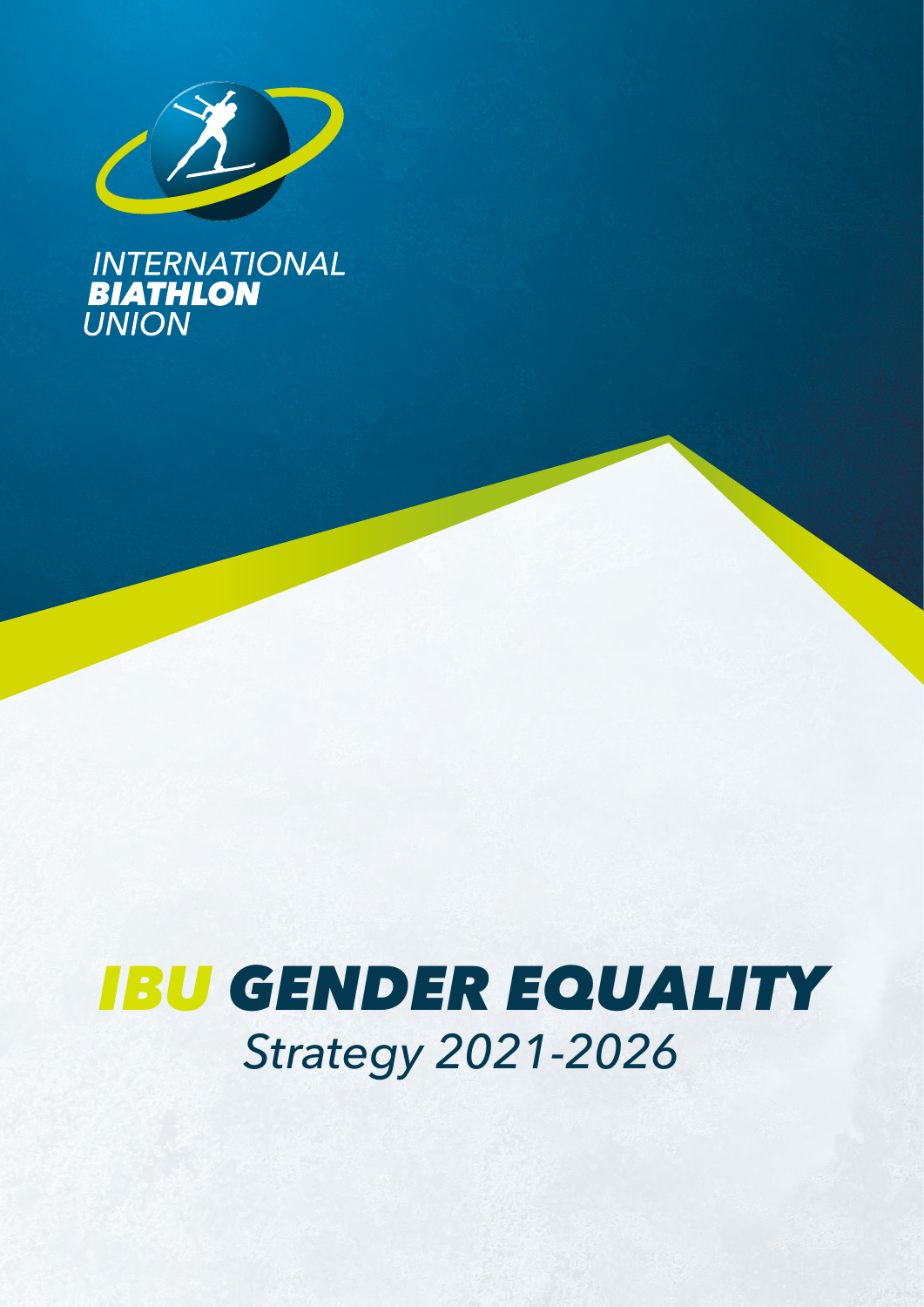

# *TABLE OF CONTEST*

# *INTRODUCTION 3*

# *GENDER EQUALITY COMMITMENT 4-6*

# *IBU GENDER EQUALITY STATUS 7-12 AND STRATEGY*

# *PROGRAM DELIVERY, OBJECTIVES 13-17 AND ACTIONS*

# *PROGRAM APPROACH 18*

*INTERNATIONAL BIATHLON UNION INTERNATIONAL BIATHLON UNION* 80 Sonystr. 20 / A-5081 Anif (Salzburg) / AUSTRIA / **P** +43 - 6 62 - 85 50 50 / **F** +43 - 6 62 - 855 05

biathlon@ibu.at *I* www.biathlonworld.com *I* ZVR 291698201 *I* EORI AT EOS 10000 29818 biathlon@ibu.at *I* www.biathlonworld.com *I* ZVR 291698201 *I* EORI AT EOS 10000 29818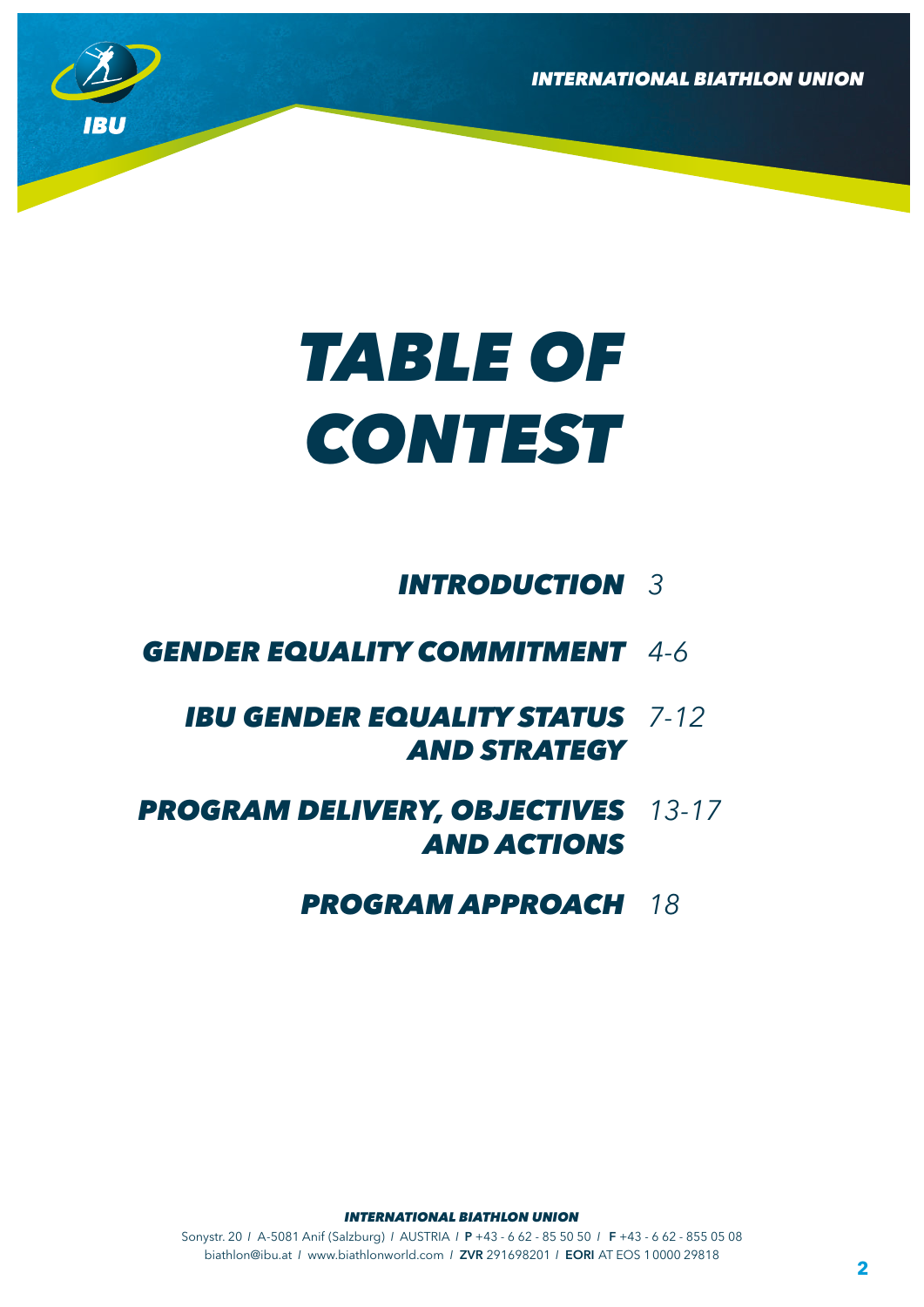

# *1. INTRODUCTION*

## *IBU BACKGROUND*

The International Biathlon Union (IBU) is the international governing body for the sport of biathlon. Biathlon combines cross-country skiing with marksmanship shooting and is recognised by the International Olympic Committee as one of the Olympic programme's seven winter sports. The forms of biathlon also governed by the IBU combine rifle shooting with other forms of movement, such as roller skiing, running, mountain biking, or snowshoeing. Biathlon was governed under the auspices of the UIPM from 1953 until 1993 when it was separated and founded as IBU, and the IBU currently counts 55 full and four provisional members. It is set up as an Austrian association and headquartered in Anif, just outside of Salzburg, Austria.

Article 2.3 of the IBU Constitution records IBU's commitment to ensuring that no member of the Biathlon Family will face discrimination on the grounds of race, skin colour, national or social origin, gender, sex, sexual orientation, language, political or other opinions, religion or different beliefs, circumstances of birth, or other improper ground and do not face harassment and abuse, whether, of a physical, psychological or sexual nature, while securing the provision of protection and assistance to those affected. The IBU Constitution records the promotion of diversity and gender equality in the management of and participation in Biathlon.

## *TARGET 26*

The IBU's new strategic plan Target 26 was approved in October 2019. As a result of a structured consultation process, the program provides a framework for developing and growing biathlon dynamically and sustainably until 2026. Target 26 consists of five interrelated targets, divided into 15 specific objectives. By fulfilling these objectives, the IBU will continue to enhance biathlon's appeal to a young, international audience. The vision is to achieve practical, tangible improvements in all areas by the Olympic Winter Games 2026 in Milano-Cortina, Italy.

Delivering against Target 26 will be a multi-year process requiring the engagement and involvement of all IBU stakeholders. This will be realised through interaction and ongoing dialogue with the national federations, local organising committees, athletes, sponsors, partners, and fans.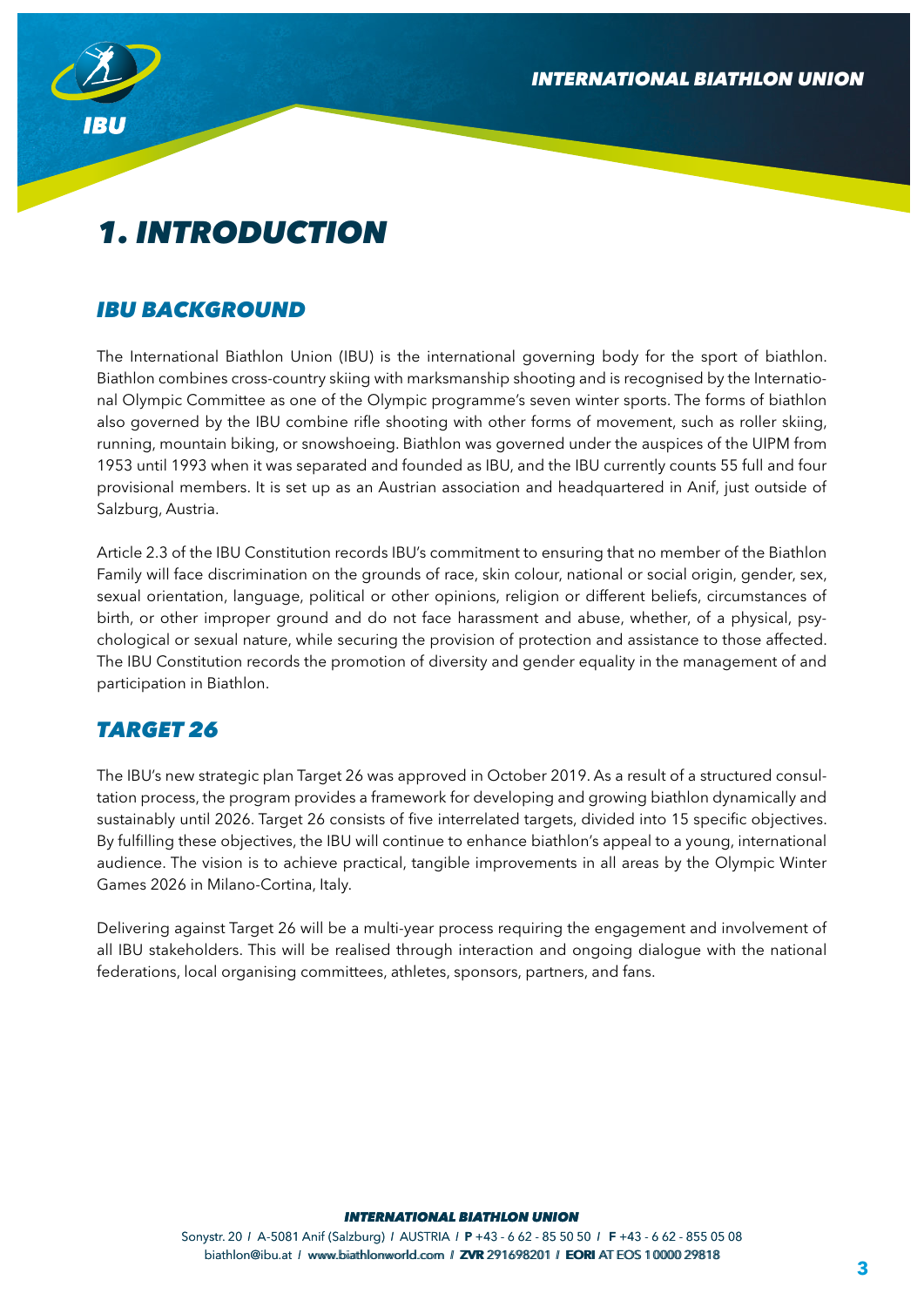

# *2. GENDER EQUALITY COMMITMENT*

## *GENDER EQUALITY VISION*

The IBU's strategic plan Target 26 provides the mandate to pursue a gender equality program with the vision to strengthen the IBU's governing principles and regulations under Target #4, Objective#1, The IBU sets the framework for biathlon, providing the rules and regulations through which the sport operates. To ensure that biathlon's future lives up to its potential, the IBU must continue to upgrade its governing principles and policies.

#### *THE GOALS SET BY TARGET 26 FOR GENDER EQUALITY ARE AS FOLLOW:*

#### *BY 2022*

Establish a modern, progressive IBU Constitution, providing clear divisions of responsibility and the framework for future growth. Conduct a full review into the mechanisms to create gender equality across all IBU levels and in all activities, designing and sharing gender equality tools and programs for all Member Federations.

#### *BY 2026*

Conduct a review into the new constitution, proposing amendments to Members if applicable. Implement a core standard of gender equality across all IBU levels, to be defined following the review. The IBU believes that achieving equality with athletes, decision-makers and officials build respectful relationships between men and women, change the culture of sport to one that values diversity and enables the full involvement in every aspect of the sport.

#### *GENDER EQUALITY DEFINITION*

Gender equality implies that the interests, needs, and priorities of both women and men are taken into consideration, recognising the diversity of different groups of women and men. Gender equality is not a women's issue but should concern and fully engage men as well as women (United Nations Entity for Gender Equality and the Empowerment of Women). The IBU defines gender equality as a process of allo-cating resources, opportunities, and entitlements equitably to both females and males in order to ensure that the sport of biathlon is free of gender discrimination.

The IBU is committed to encouraging and supporting women's participation in biathlon at all levels to implement the principle of equality for men and women. This will be achieved not only through promoting equality for both men and women practising biathlon, but also through promoting equality at all levels of its management. For the sport, this means a commitment to increasing the recruitment and development of women athletes, coaches, referees, and officials at all but in particular in the highest level of the sport while keeping the existing equal balance in competition participation, formats, and sport technical rules, and equal pay.

#### *INTERNATIONAL BIATHLON UNION INTERNATIONAL BIATHLON UNION*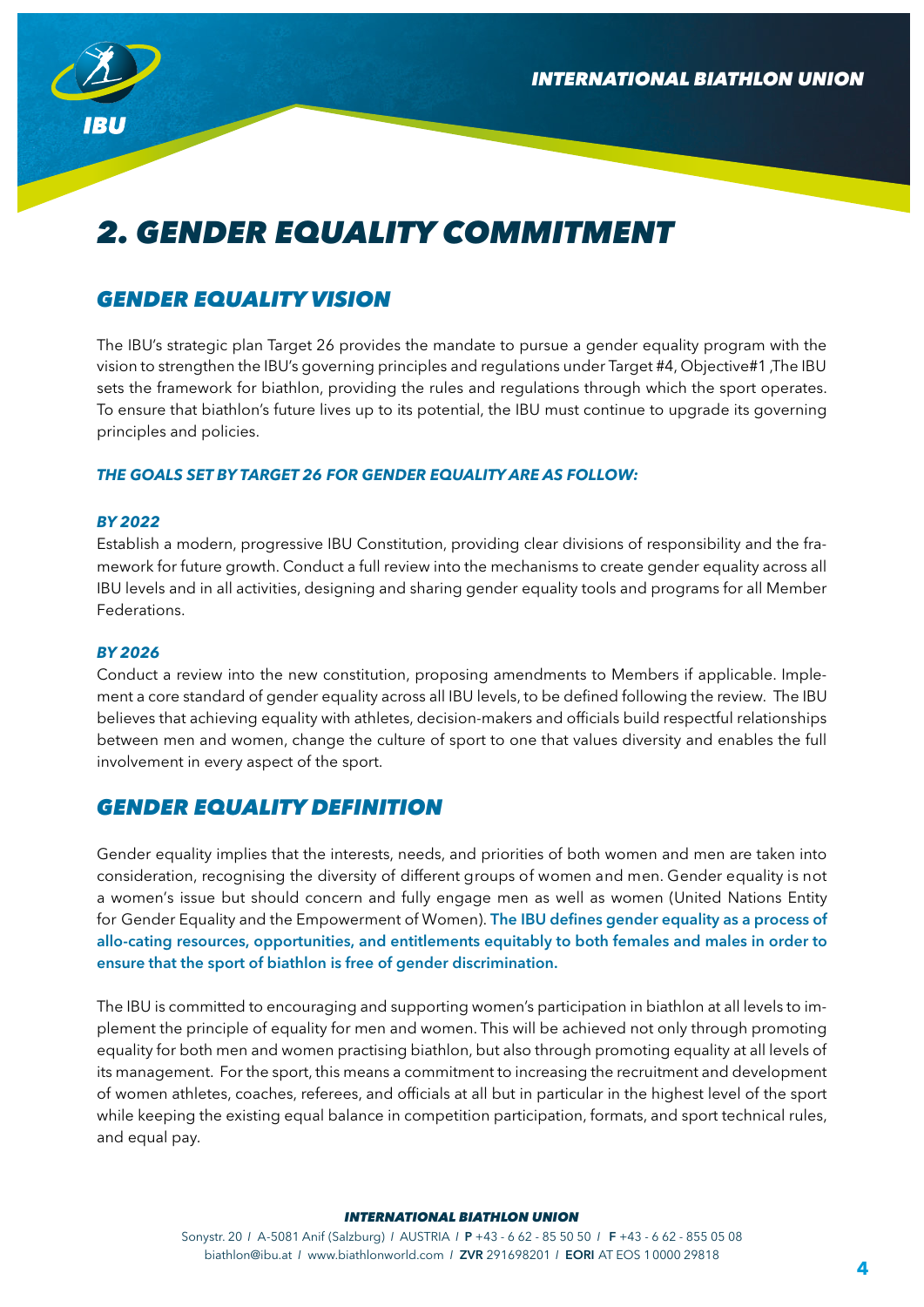

## *BENEFITS OF GENDER EQUALITY*

Sport is a highly visible and powerful social institution that can influence the broader drive for gender equality in society. Diversity within teams and organisations brings together varied perspectives, produces a more multifaceted analysis of the issues at stake, and triggers more significant effort from all that leads to improved decisions and performance. It can also increase creativity, innovation, and members' understanding and foster mutual learning and motivation<sup>1</sup>. Sports organisations and institutions, which take gender equality seriously and commit to progressive actions, have the opportunity to demonstrate their added value for society, become better-performing organisations, increase human resources, and profit from economic growth. As role models, women and men play a huge role in inspiring boys and girls in taking up the sport. They can ensure that both gender voices and perspectives are heard, their rights are protected, and become confidantes for younger athletes. In the context where sports organisations often face difficulties recruiting coaches, attracting volunteers, finding decision-makers, etc., investing in women can lead to more human resources.



1 UEFA and University of St Gallen, "Benefits of Diversity & Inclusion: Outcomes, Challenges & Opportunities" (2017).

#### *INTERNATIONAL BIATHLON UNION INTERNATIONAL BIATHLON UNION*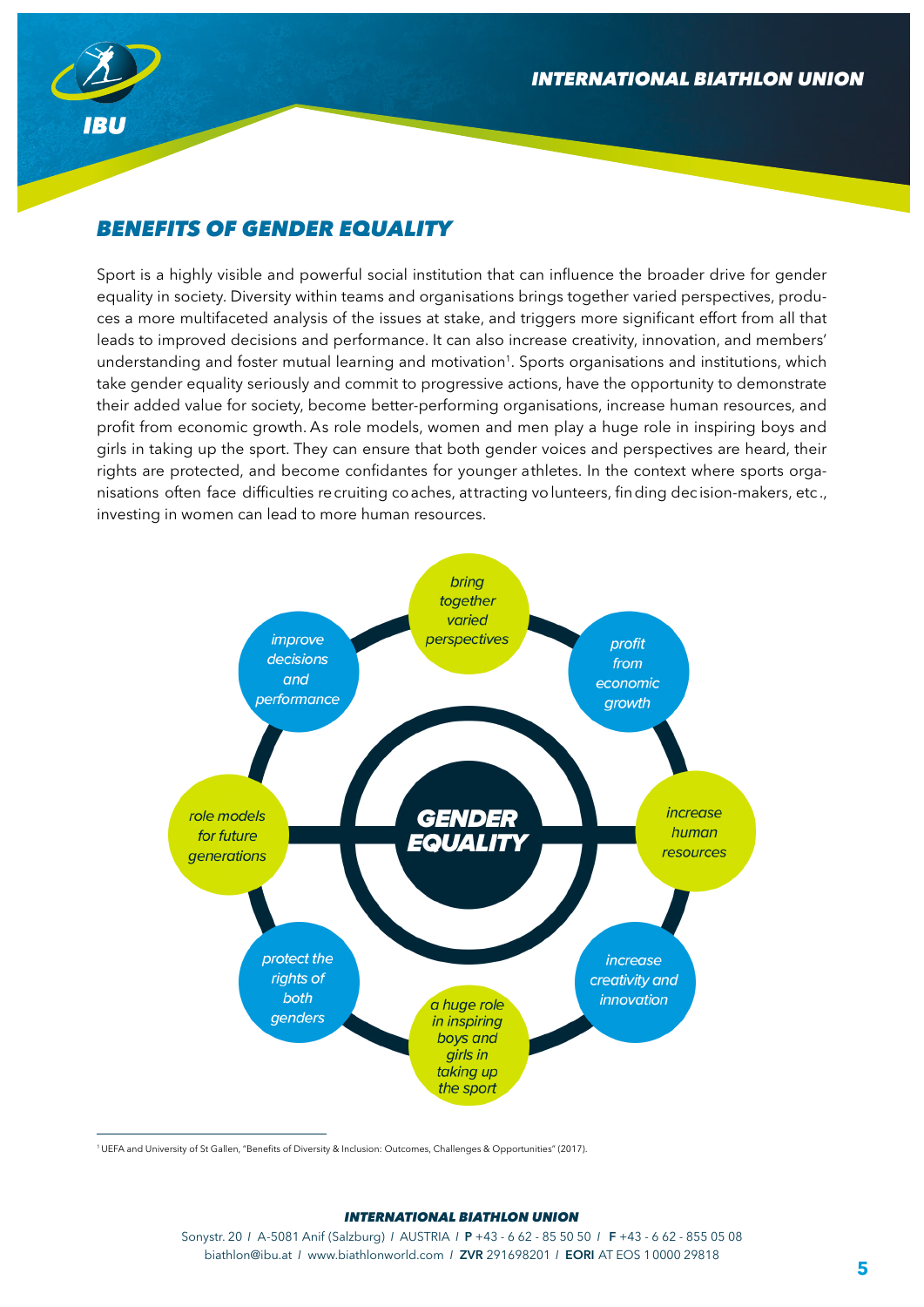

# *APPROACH TO GENDER EQUALITY STRATEGY DEVELOPMENT*

This strategy has been developed based on the *2018 IOC Gender Equality Review Project*<sup>2</sup> and its 25 recommendations as well as on the United Nations goal 5 of the Sustainable Development Agenda to "achieve gender equality and empower all women and girls" by the year 2030 and European Union Gender Equality in Sports proposal for strategic actions 2014-2020 $^3$ .

#### *IBU GENDER EQUALITY WORKING GROUP*

To ensure that the IBU's gender equality policy is created and implemented in line with international standards and is focused on priority areas, the IBU set up the Gender Equality Working Group. The members of the Working Group were selected by the Executive Board and comprise female and male representatives with diverse experience and expertise related to gender equality.

#### *Members of the IBU Gender Equality Working Group*

| <b>Daniel BOHM</b>           | <b>IBU Sports and Event Manager</b>                                                        |
|------------------------------|--------------------------------------------------------------------------------------------|
| <b>Dr. Sarah DENTRY</b>      | Biathlon Canada Executive Board Member                                                     |
| <b>Sofia DOMEIJ</b>          | President of Swedish Biathlon Federation                                                   |
| <b>Dr. Kari FASTING</b>      | Professor Emerita, Norwegian School of Sports Sciences in Oslo                             |
| <b>Dr. Dagmara GERASIMUK</b> | <b>IBU Development Director</b>                                                            |
| <b>Darya LEOSH</b>           | Secretary-General of Belarus Biathlon Association                                          |
| <b>Greg McKENNA</b>          | Head of Biathlon Integrity Union                                                           |
|                              | Karin ORGELDINGER German Ski Federation Executive Board Member, Sports and General Manager |
| <b>Tapio PUKKI</b>           | Secretary-General, Finnish Biathlon Association                                            |
| <b>Emöke SZOCS</b>           | Nordic Director and Head Coach, Hungarian Biathlon                                         |
|                              | <b>Barbora TOMESOVA</b> Czech Biathlon Union, Sports Club NMNM                             |
| and                          |                                                                                            |
| <b>Irina GLADKIKH</b>        | co-expert, International Olympic Committee                                                 |

<sup>&</sup>lt;sup>2</sup> [Full version of IOC gender equality review project \(2018\)](https://stillmed.olympic.org/media/Document Library/OlympicOrg/News/2018/03/IOC-Gender-Equality-Report-March-2018.pdf#_ga=2.33485310.193488143.1607929794-1038353163.1583254180)

<sup>&</sup>lt;sup>3</sup> [Full version of European Union gender equality in sport proposal strategic actions 2014-2020](https://op.europa.eu/en/publication-detail/-/publication/7e7a7ff2-5bff-42b4-90f9-8266b3ddc01c)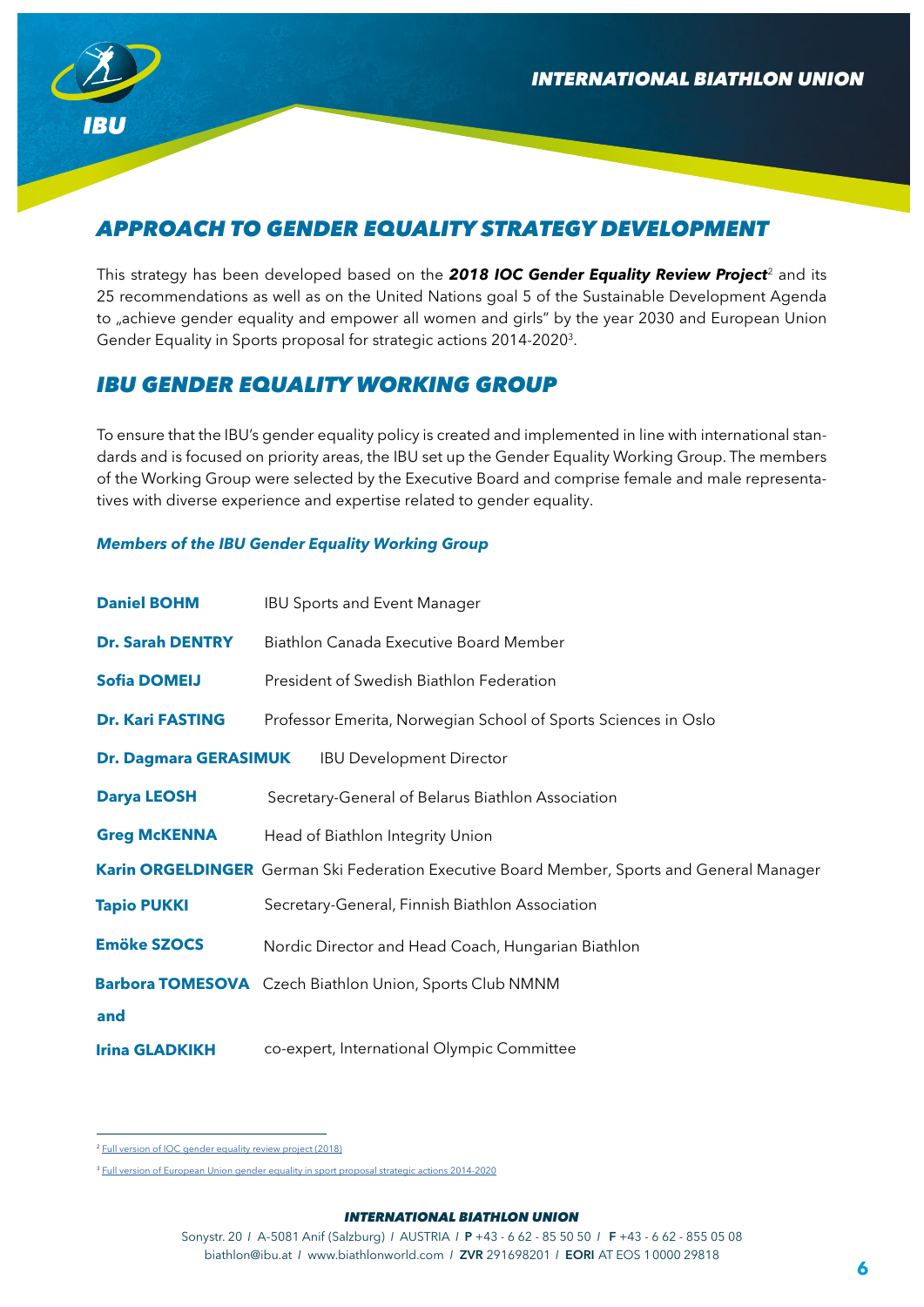

# *3. IBU GENDER EQUALITY STATUS AND STRATEGY*

Biathlon is a sport with very high standards when it comes to Gender Equality at the competition level. The IBU ensures equal quota places for men and women at all IBU events and an equal amount of medal events for women and men not only throughout the World Cup but also at all other international biathlon events led by but not limited to the World Championships (since 1984) and Olympic Games (since 1992). The IBU provides equal prize money to both genders. Mixed Relays (since 2005 WCH) and Single Mixed Relays (since 2016 WCH) formats have become a core part of biathlon.

Women are playing and have played a major role in developing the sport of Biathlon, but there is a lack of female leadership in National Federations and among the coaching staff, officials, referees and volunteers. The IBU Executive Board subsequently established the IBU Gender Equality Working Group (GEWG) in 2020 to help guide and advise the international federation on strategies and policies that will enhance gender equality at all levels of biathlon.

Based on the IBU NF surveys from 2019 and 2020:

#### *IBU*

- In 2018 one woman was elected as a member of the IBU Executive Board -11%
- In addition, the Athletes representative (a full member of the IBU EB) is also female which amounted to a total female representation of 22% in the EB
- IBU Athletes Committee has 50/50 representation
- In 2018 one woman was elected as a member of the IBU Technical Committee -10%
- Women represent 40% of the IBU management staff (three men and two women, as of December 2020)
- Women represent 13% IRs (141 women out of 1079 IRs, as of summer 2020)
- Women represent 5-6% TDs (three women out of 55 TDs, as of summer 2020)

#### *IBU MEMBER FEDERATIONS*

- There are five women presidents among 59 IBU NFs 8,5% (as of spring 2020)
- Women represent 22% of NFs' Board members (as of spring 2020)
- Women represent 25% of NFs' controlling bodies (as of spring 2019)
- Women represent 20% of NFs' Directors or Secretaries-General (as of spring 2020)
- Women represent 8% of Head Coaches of National Teams during the last ten years (as of spring 2019)
- Women represent 16% of Youth and Junior Coaches of National Teams during the last ten years (as of spring 2019)
- Women represent 21,6% of registered coaches in the NFs (as of spring 2020)
- Girls and women represent 44% of athletes (from youth to senior classes) registered in NFs licensing system (as of spring 2020)
- 23% of NFs have programs in place to encourage female leadership (as of spring 2020)
- 50% NFs confirm having implemented gender equality or diversity policy (as of spring 2020)

#### *INTERNATIONAL BIATHLON UNION INTERNATIONAL BIATHLON UNION*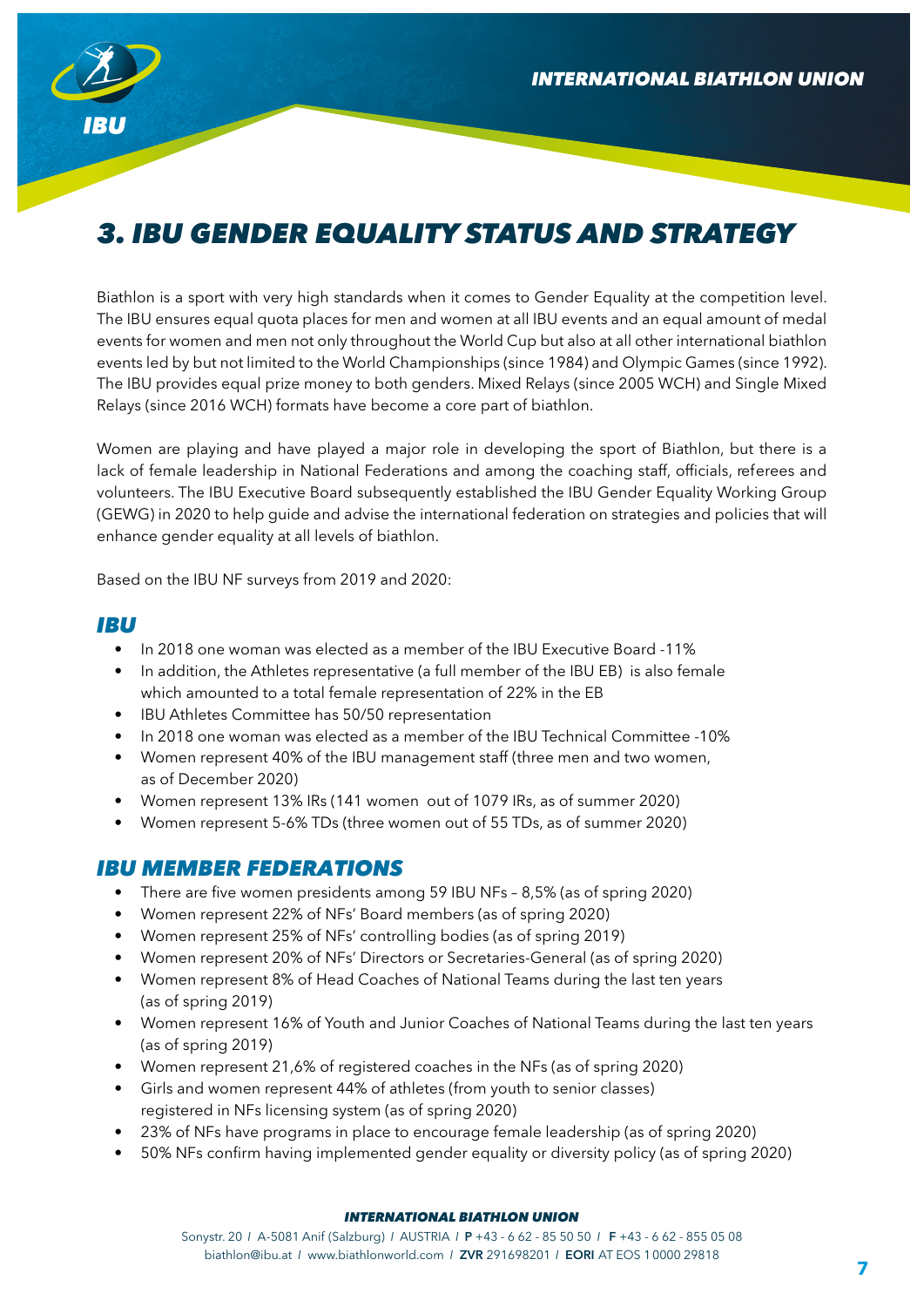



This strategy begins with a focus on the IBU's own activities, followed by extending its scope to the IBU events and reaching out to the global biathlon family, including the national member federations and their members, partners, and sponsors as well as the media and biathlon fans worldwide.

### *IBU STAKEHOLDERS AND STRATEGIC OBJECTIVES*

To implement gender equality practices at all levels of the sport, all the IBU's stakeholders' engagement and commitment are crucial. As part of this analysis, the IBU's stakeholders were identified and divided into three levels based on the ability of the IBU to influence their decisions and behaviour:

#### *IBU AS AN ORGANISATION*

The IBU leads by example through its everyday practices and behaviours.

#### *IBU EVENTS*

The IBU supports local organisers in broadly integrating gender equality into their sports events.

### *GLOBAL BIATHLON FAMILY*

The IBU assists and motivates the members of the global biathlon family to implement gender equality policy and strategies through advocacy and special programmes and partner with athletes and fans to enable behavioural change.

#### *INTERNATIONAL BIATHLON UNION INTERNATIONAL BIATHLON UNION INTERNATIONAL BIATHLON UNION*

§onystr. 20 / A-5081 Anif (\$alzburg) / AU\$TRIA / P +43 - 6 62 - 85 50 50 / F +43 - 6 62 - 855 05 08 biathlon@ibu.at // www.vbiathloom.voldc.com/ **ZYNR**21X394201 **F@Or**AAE@S900000299818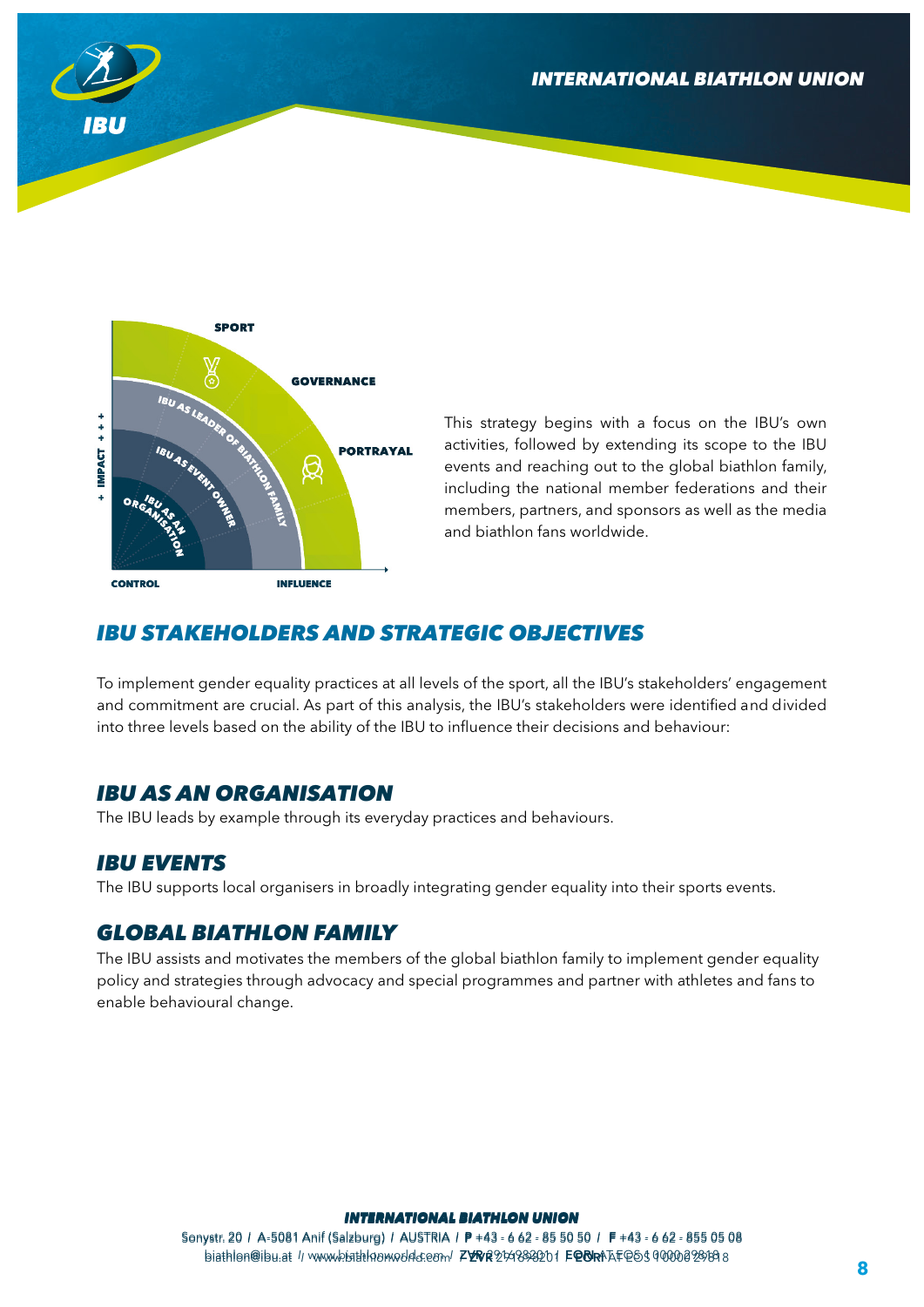

| <b>Level 1: IBU</b><br>as an organisation                                                                                                                                                                                                                                                                                                     | <b>Level 2: IBU events</b>                                                                                                                                                                                                                                        | <b>Level 3: Global</b><br>biathlon family                                                                                                                                                                                                                                                                                                                         |
|-----------------------------------------------------------------------------------------------------------------------------------------------------------------------------------------------------------------------------------------------------------------------------------------------------------------------------------------------|-------------------------------------------------------------------------------------------------------------------------------------------------------------------------------------------------------------------------------------------------------------------|-------------------------------------------------------------------------------------------------------------------------------------------------------------------------------------------------------------------------------------------------------------------------------------------------------------------------------------------------------------------|
| • IBU Executive Board<br>• IBU management team<br>and staff<br>• Biathlon Integrity Unit (BIU)<br>board and staff<br>• IBU Technical and Athletes<br>Committees<br>• IBU Technical Officials<br>• IBU Officials<br>• IBU contractors, e.g. media<br>team<br>• IBU service providers, e.g.<br>accreditation, anti-doping,<br>and data & timing | • IBU Biathlon World<br>Championships<br>• IBU Summer Biathlon<br>World Championships<br>• IBU World Cup<br>• IBU European Open<br>Championships<br>• IBU Cup<br><b>IBU Youth/Junior World</b><br>Championships<br>• IBU Junior Cup<br><b>IBU Regional Events</b> | • Member national federations<br>1. NF Executive Board members<br>2. NF staff<br>3. Clubs<br>4. Athletes (from senior to<br>children and masters)<br>5. Coaches<br>6. Referees<br>7. Voluntaries<br>8. Events, activities, and<br>operations including facilities<br>9. Fans<br>Media<br>$\bullet$<br>Sponsors<br>$\bullet$<br>Partners<br>$\bullet$<br>Suppliers |
| Level 1 includes all<br>operations, activities, and<br>meetings organised by<br>individuals in these groups.                                                                                                                                                                                                                                  | Level 2 includes the<br>organising committees,<br>their host communities,<br>partners, and suppliers.                                                                                                                                                             | Level 3 includes the<br>above and the IBU's<br>counterparts in other<br>international sports<br>organisations.                                                                                                                                                                                                                                                    |
|                                                                                                                                                                                                                                                                                                                                               | <b>Strategic objectives per Level</b>                                                                                                                                                                                                                             |                                                                                                                                                                                                                                                                                                                                                                   |
| The IBU leads by example<br>through its everyday<br>practices and behaviours at<br>each level of its<br>organisation.                                                                                                                                                                                                                         | The IBU encourages<br>local organisers to<br>broadly integrating<br>gender equality into<br>their events.                                                                                                                                                         | The IBU assists and<br>motivates the global biathlon<br>family members to<br>implement gender equality<br>through advocacy and<br>special programs and to<br>collaborate with athletes and<br>fans to enable behavioural<br>change.                                                                                                                               |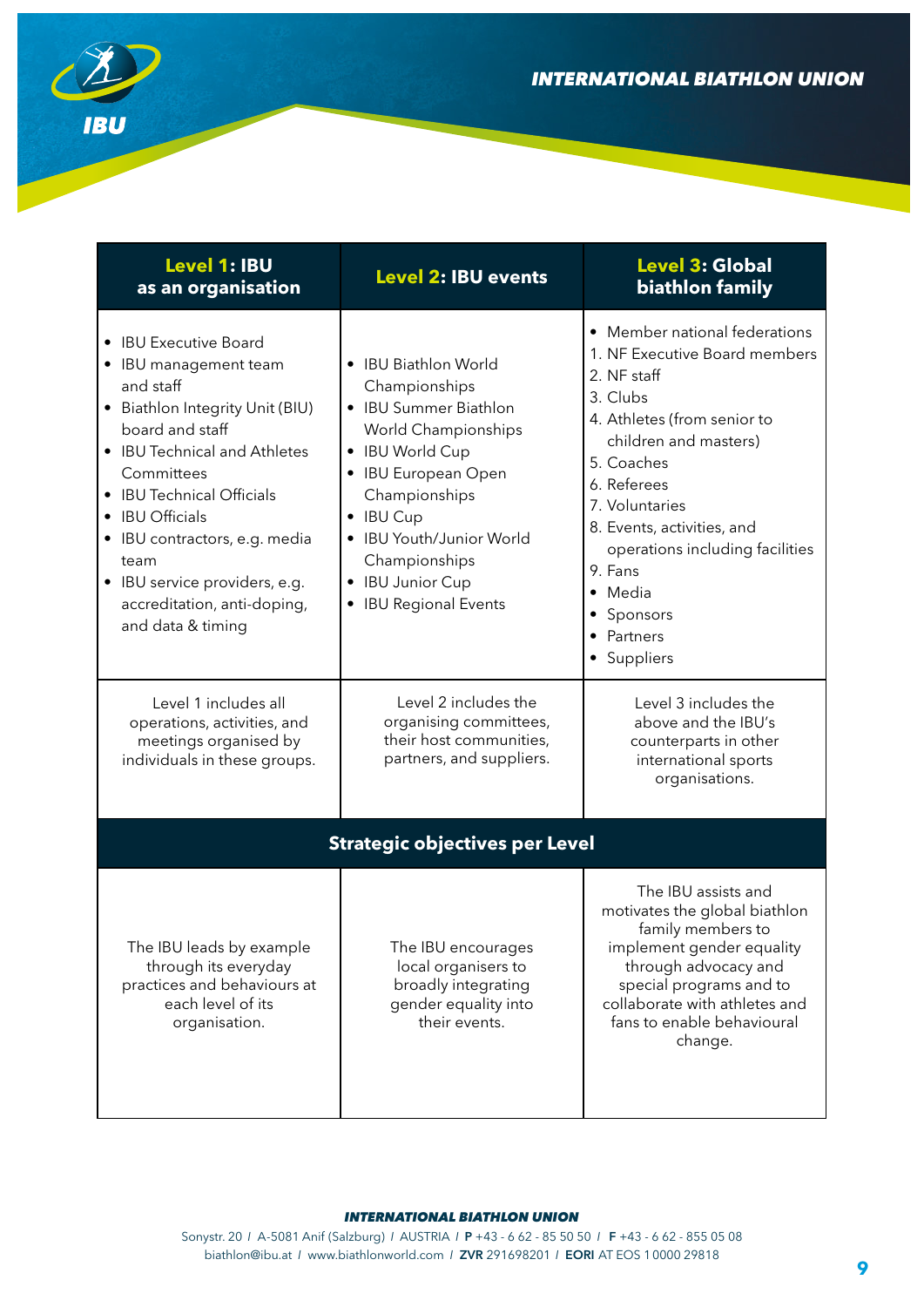

# *FOCUS AREA AND GOALS*

**Governance:** ensuring that women are recruited to senior management governance and leadership positions and are assigned roles of influence with decision-making responsibilities while entrenching gender equality in national and international biathlon organisations through statutes, policies, and the electoral process.

**Sport**: increasing the recruitment and development of women coaches, referees, and officials at the highest level of the sport while keeping the existing equal balance in international competition participation, formats and sport technical rules, and equal pay. Safeguarding athletes from harassment and abuse in sport.

**Portrayal:** avoiding prejudice and stereotypes in the portrayal of women and men in all biathlon areas by raising awareness of what constitutes bias both conscious and unconscious and ensuring an equal media presence.

| <b>Governance Goal</b>                                                                                                                                                                                                                                                                                                                            | <b>Objectives</b>                                                                                                                                                                                                                                                                                                                                                                                                                                                                                                                                                                                                                                                                                                                                                                                                                                                                                                                                                                                                                                                          |
|---------------------------------------------------------------------------------------------------------------------------------------------------------------------------------------------------------------------------------------------------------------------------------------------------------------------------------------------------|----------------------------------------------------------------------------------------------------------------------------------------------------------------------------------------------------------------------------------------------------------------------------------------------------------------------------------------------------------------------------------------------------------------------------------------------------------------------------------------------------------------------------------------------------------------------------------------------------------------------------------------------------------------------------------------------------------------------------------------------------------------------------------------------------------------------------------------------------------------------------------------------------------------------------------------------------------------------------------------------------------------------------------------------------------------------------|
| Lead in advocating to ensure that<br>women are recruited to senior<br>management and leadership<br>positions and assigned roles of<br>influence with decision-making<br>responsibilities and entrenching<br>gender equality in national and<br>international biathlon organisa-<br>tions through statutes, policies,<br>and the electoral process | Develop and implement IBU gender equality policy,<br>strategy and plan 2021-2026<br>Educate NFs' leaders about the benefits of gender<br>$\bullet$<br>synergy (from 2021)<br>Identify the opportunities and barriers to achieving<br>$\bullet$<br>gender equality in sport governance within the IBU<br>members (2021/2022)<br>Encourage all NFs to implement gender equality<br>or diversity policy (2022)<br>Encourage and promote a balance of application for men<br>$\bullet$<br>and women for nomination to the IBU Executive Board<br>and Technical Committee at Congress 2022 to achieve<br>a minimum 20% representation of one gender<br>Ensure a 30% of applications for men and women<br>$\bullet$<br>for nomination to IBU Committees, Working Groups<br>(from 2022)<br>Amend the IBU Constitution to require a minimum 30%<br>representation of one gender in the Executive Board and<br>Technical Committee (applied from Congress 2026)<br>Ensure transparent and regular reporting on gender<br>$\bullet$<br>statistic and action taken by NFs (from 2021) |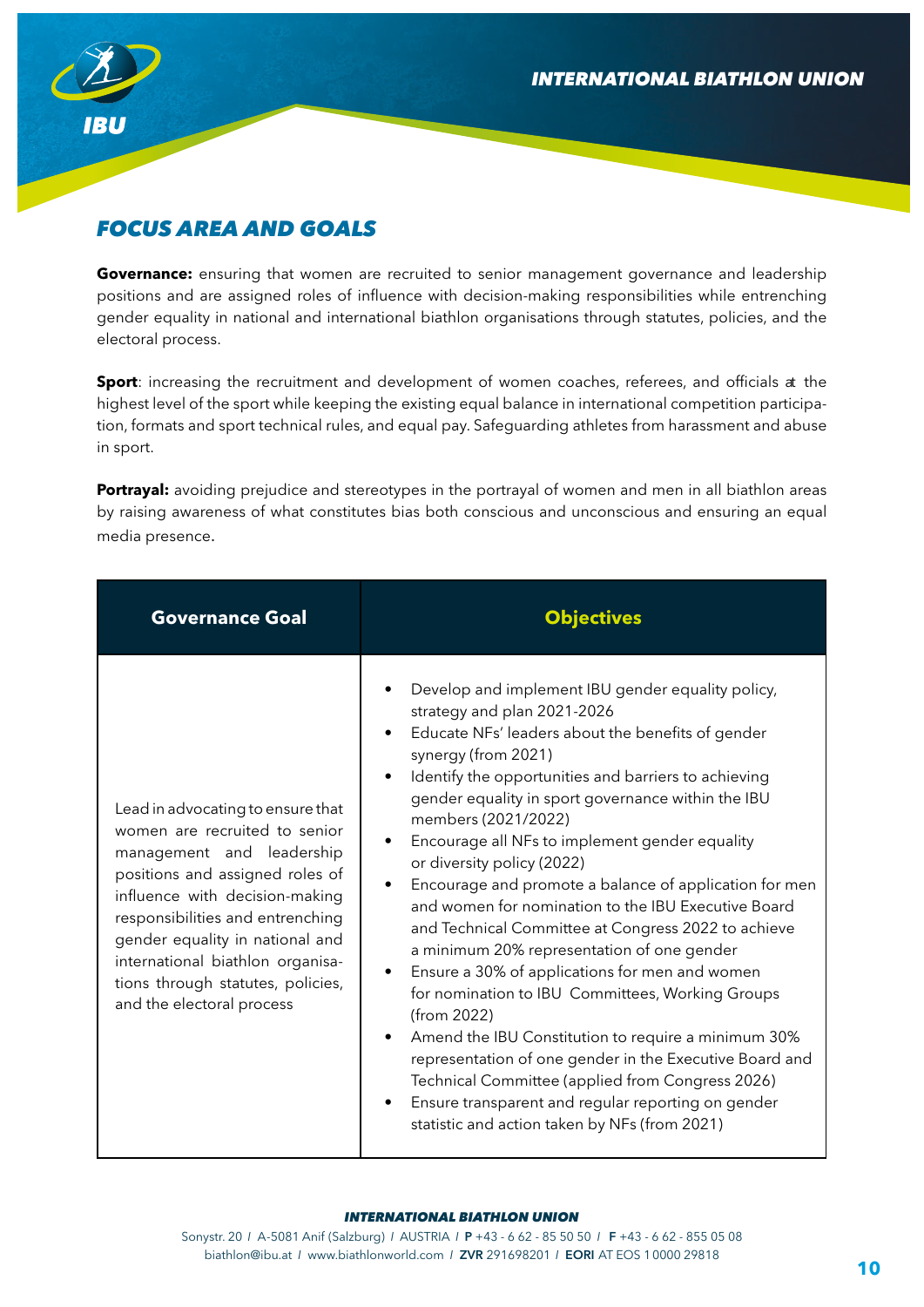

| <b>Governance Goal</b>                                                                                                                                                                                                                                                                                                                            | <b>Objectives</b>                                                                                                                                                                                                                                                                                                                                                                                                                                                                                                                                                                                                                               |
|---------------------------------------------------------------------------------------------------------------------------------------------------------------------------------------------------------------------------------------------------------------------------------------------------------------------------------------------------|-------------------------------------------------------------------------------------------------------------------------------------------------------------------------------------------------------------------------------------------------------------------------------------------------------------------------------------------------------------------------------------------------------------------------------------------------------------------------------------------------------------------------------------------------------------------------------------------------------------------------------------------------|
| Lead in advocating to ensure that<br>women are recruited to senior<br>management and leadership<br>positions and assigned roles of<br>influence with decision-making<br>responsibilities and entrenching<br>gender equality in national and<br>international biathlon organisa-<br>tions through statutes, policies,<br>and the electoral process | Advocate and partner for gender equality<br>$\bullet$<br>» Inspire external and internal stakeholders including<br>fans and spectators to action through creative campaigns<br>(HeforShe)<br>» Organise a yearly Gender Equality Seminar to educate<br>leaders, athletes, coaches, staff and discuss<br>new approaches and share best practises<br>» Create a tailor-made succession policy within the IBU<br>to make it attractive for women to take the step up from<br>the athlete or official to a management position within the<br>Biathlon Family (NFs, OCs)<br>» Develop ambassadors and role models to motivate and<br>lead by example |

| <b>Sport Goal</b>                                                                                                                                                                                                                                                                                                                  | <b>Objectives</b>                                                                                                                                                                                                                                                                                                                                                                                                                                                                                                                                                                                                                                                                                                                                                                               |
|------------------------------------------------------------------------------------------------------------------------------------------------------------------------------------------------------------------------------------------------------------------------------------------------------------------------------------|-------------------------------------------------------------------------------------------------------------------------------------------------------------------------------------------------------------------------------------------------------------------------------------------------------------------------------------------------------------------------------------------------------------------------------------------------------------------------------------------------------------------------------------------------------------------------------------------------------------------------------------------------------------------------------------------------------------------------------------------------------------------------------------------------|
| Increase the recruitment and de-<br>velopment of women coaches,<br>referees, and officials at the hi-<br>ghest level of the sport and keep<br>the existing balance in interna-<br>tional competition participation,<br>formats and technical rules, and<br>equal pay. Safeguard athletes<br>from harassment and abuse in<br>sport. | Encourage women participants to enrol for the IBU<br>Academy courses and seminars and organise dedicated<br>courses for women (from 2022)<br>Encourage NFs to assign women to International<br>$\bullet$<br>Referees' seminars, Coaches' seminars and grow the<br>number progressively by 10% per year (base 2020)<br>Collect relevant data and maintain statistics on women's<br>biathlon participation and availability of training facilities<br>and training groups (2020/2021)<br>Keep the existing balance in competition participation,<br>formats, sport technical rules, and equal pay organised by<br>IBU and at international and national levels<br>Support Biathlon Integrity Union to develop and<br>implement safeguarding policy to prevent of harassment<br>and abuse in sport |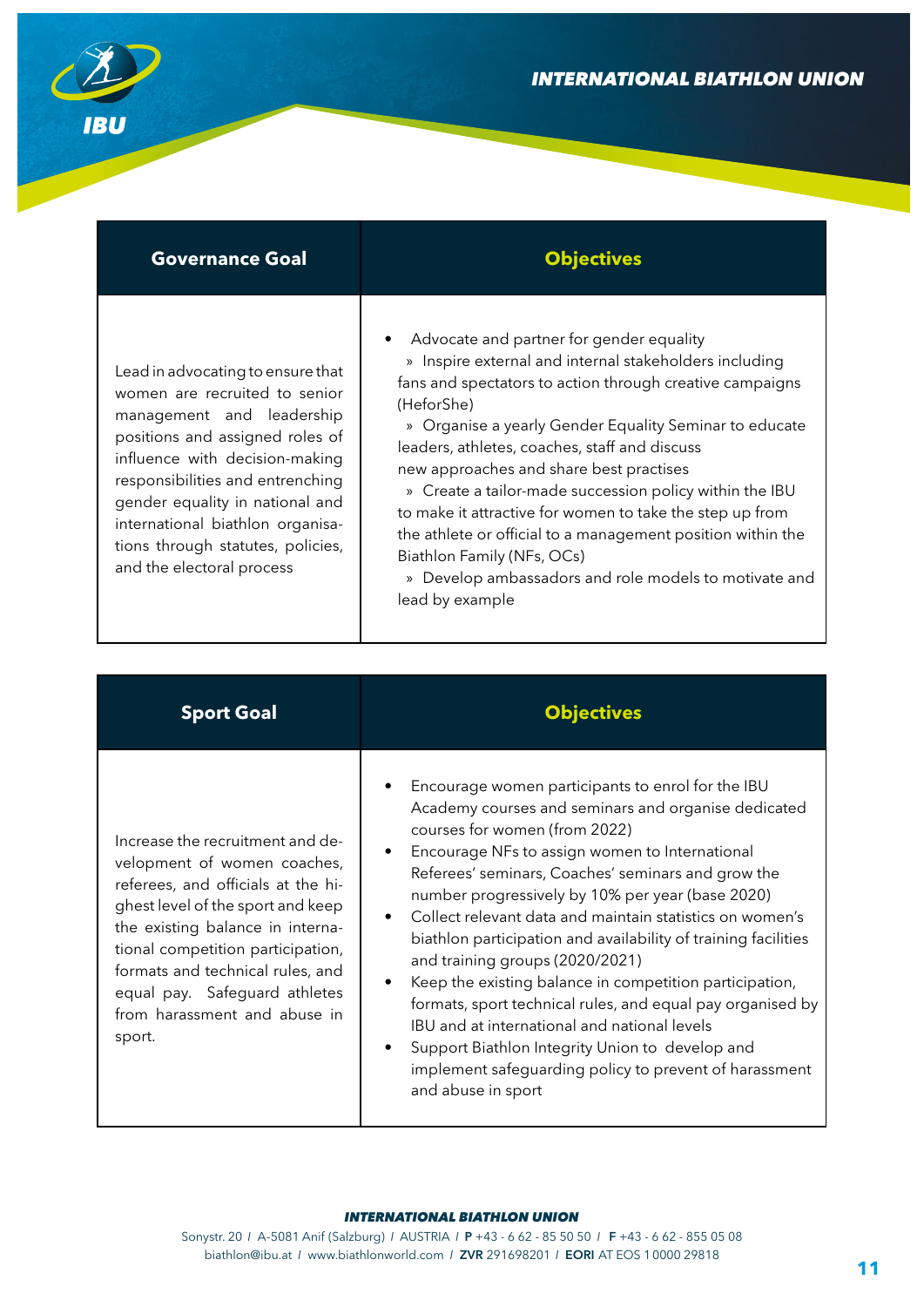

| <b>Portrayal Goal</b>                                                                                                                                                                                                    | <b>Objectives</b>                                                                                                                                                                                                                                                                                                                                                                                                                                                                                                                                                                                                                                                                                                                                   |
|--------------------------------------------------------------------------------------------------------------------------------------------------------------------------------------------------------------------------|-----------------------------------------------------------------------------------------------------------------------------------------------------------------------------------------------------------------------------------------------------------------------------------------------------------------------------------------------------------------------------------------------------------------------------------------------------------------------------------------------------------------------------------------------------------------------------------------------------------------------------------------------------------------------------------------------------------------------------------------------------|
| Avoid prejudice and stereotypes<br>in women and men's portrayal in<br>all biathlon areas by raising awa-<br>reness of what constitutes bias<br>both conscious and unconscio-<br>us. Ensure an equal media pre-<br>sence. | Establish principles and guidelines for fair and<br>balanced portrayal in all forms of communication<br>Encourage the IBU member NFs to utilise the portrayal<br>$\bullet$<br>communication toolkit and adopt IOC and/or IBU<br>portrayal guidelines<br>Establish metrics and monitor them to measure the<br>$\bullet$<br>quantity of material published on women and men<br>biathlon as well as the quality of communication and<br>coverage.<br>Advocate for eliminating stereotypes in the portrayal<br>$\bullet$<br>of women and men, including outreach to media and<br>marketing partners<br>Educate journalists about the conscious and unconscious<br>bias<br>Define and evaluate the GE status of accredited media at<br><b>IBU</b> events |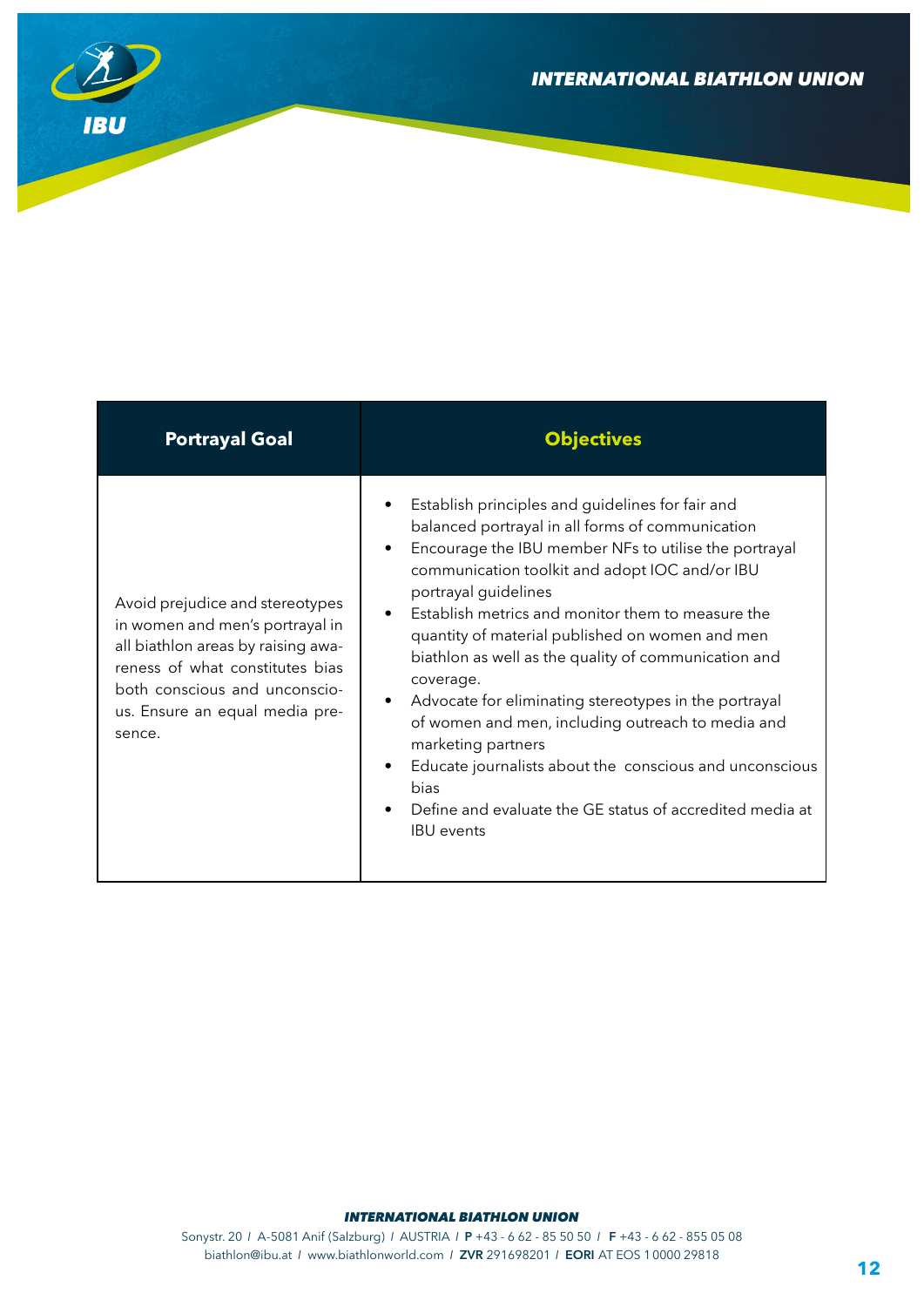

# *4. PROGRAM DELIVERY, OBJECTIVES AND ACTIONS*

To ensure that the program is focused on specific goals, we implement the following activities plan:

## *FOCUS AREA: GOVERNANCE*

| <b>Objectives</b>                                                                                                                                    | <b>Level</b>                       | <b>Activities</b>                                                                                                                                                                                                                                                                                                                                                                                                                                                                                                                                                                                                                                                                                                                                                                                               | Responsible                   | <b>Deadline</b> |
|------------------------------------------------------------------------------------------------------------------------------------------------------|------------------------------------|-----------------------------------------------------------------------------------------------------------------------------------------------------------------------------------------------------------------------------------------------------------------------------------------------------------------------------------------------------------------------------------------------------------------------------------------------------------------------------------------------------------------------------------------------------------------------------------------------------------------------------------------------------------------------------------------------------------------------------------------------------------------------------------------------------------------|-------------------------------|-----------------|
| <b>IBU</b><br>achieves 20 %<br>representation<br>of one gender<br>in Executive<br>Board and<br>Technical<br>Committee<br>in 2022                     | $1 - IBU$<br>as an<br>organisation | IBU implements a gender equality policy and strategy, and<br>$\bullet$<br>advocates for change within its NF Members<br>IBU understands barriers to a leadership position through<br>a research project<br>IBU develops funding and implementation plan for gender<br>equality educational actions (development of awareness<br>programmes and support for projects to develop and<br>maintain education and training programmes and men-<br>toring systems for (future) female leaders in formal and<br>non-formal education - workshops, seminars, mentorship<br>programs)<br>IBU EB members advocate for change and promote the<br>$\bullet$<br>gender equality policy (IBU joins the HeForShe movement)<br>IBU establishes an ambassador programme to create role<br>models to motivate and lead by example | EB<br><b>IBU Dev.</b>         | by 2022         |
| <b>IBU</b> achieves<br>a minimum<br>of 30 %<br>representation<br>of one gender<br>in the Executive<br>Board and<br>Technical<br>Committee in<br>2026 | $1 - IBU$<br>as an<br>organisation | IBU amends the IBU Constitution to require a minimum 30%<br>representation of one gender in the Executive Board and<br>Technical Committee (applied from Congress 2026)                                                                                                                                                                                                                                                                                                                                                                                                                                                                                                                                                                                                                                         | EB                            | by 2026         |
| <b>IBU</b> achieves<br>30% in<br>applications<br>for men and<br>women to IBU<br>Committees,<br>Working<br>Groups                                     | $1 - IBU$<br>as an<br>organisation | IBU ensures a diverse representation of members in<br>Committees and Working Groups to include diverse voices<br>in decision-making processes at all levels<br>IBU grows a pipeline of candidates to increase the<br>NF representative diversity concerning gender and<br>geographical diversity.<br>IBU creates a network in social media biathlon leaders                                                                                                                                                                                                                                                                                                                                                                                                                                                     | <b>IBU</b> all<br>departments | by 2022         |

#### *INTERNATIONAL BIATHLON UNION INTERNATIONAL BIATHLON UNION*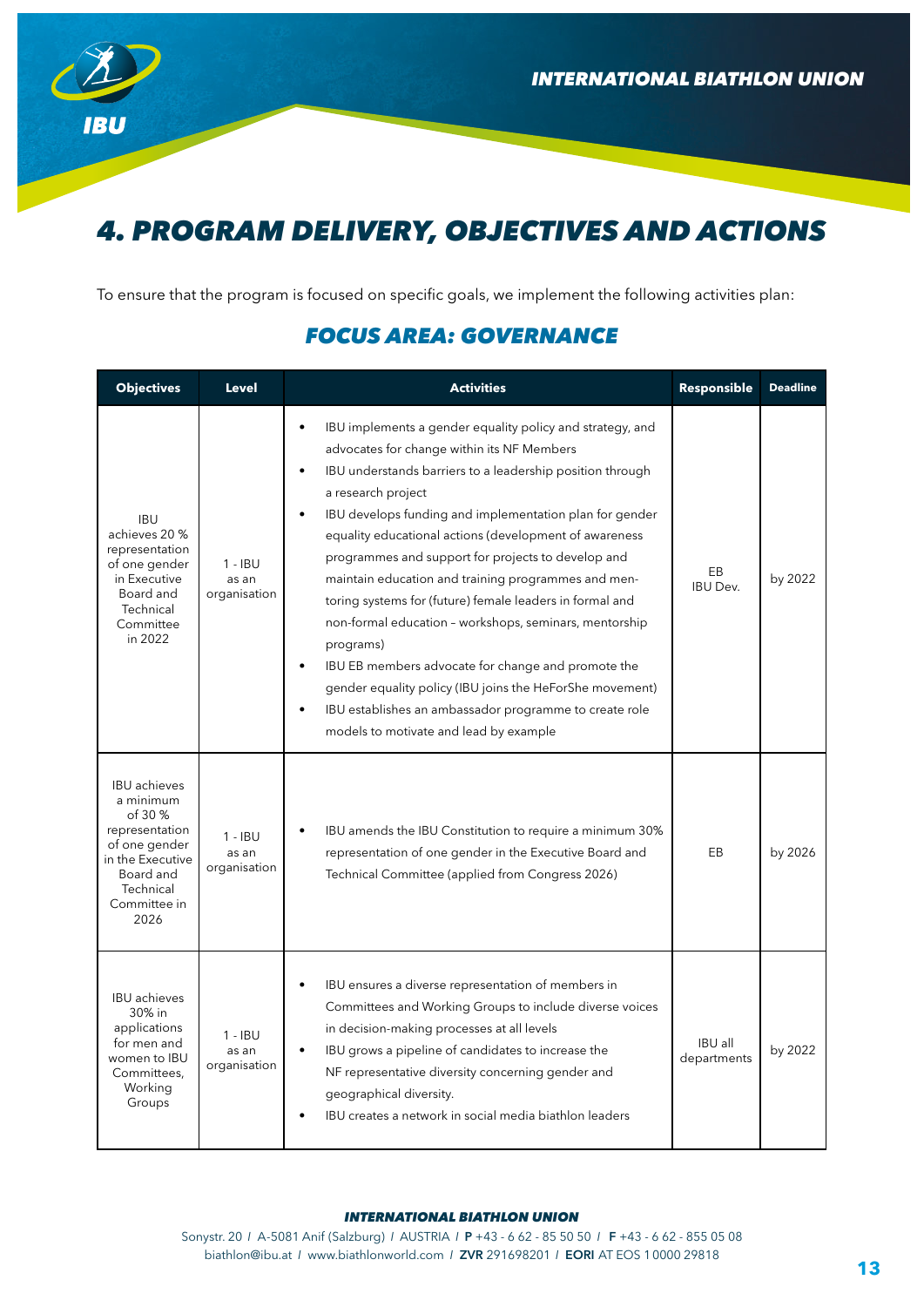



# *FOCUS AREA: GOVERNANCE*

| <b>Objectives</b>                                                                                        | <b>Level</b>                     | <b>Activities</b>                                                                                                                                                                                                                                                                                                                                                                                                                                                                                                                                       | Responsible                   | <b>Deadline</b> |
|----------------------------------------------------------------------------------------------------------|----------------------------------|---------------------------------------------------------------------------------------------------------------------------------------------------------------------------------------------------------------------------------------------------------------------------------------------------------------------------------------------------------------------------------------------------------------------------------------------------------------------------------------------------------------------------------------------------------|-------------------------------|-----------------|
| 100% NFs<br>with gender<br>equality or<br>diversity policy<br>(2022)                                     | 3 - Global<br>biathlon<br>family | IBU provides a template for a national-level gender equality<br>policy to be used by IBU members<br>IBU educates the global biathlon family about conscious<br>$\bullet$<br>and unconscious bias and the importance of gender<br>equality and diversity during the Presidents meeting, IBU<br>gender equality seminars<br>IBU enables the exchange of good governance practices<br>$\bullet$<br>(IFs, NFs)<br>IBU rewards NFs for the adoption of gender equality<br>policy and taking part in IBU gender equality activities with<br>financial support | <b>IBU Dev.</b><br>with Sust. | by 2022         |
| <b>IBU</b><br>achieves 30%<br>representation<br>of one<br>gender in IBU<br>Congress (NFs<br>delegations) | 3 - Global<br>biathlon<br>family | NFs ensure that among the three delegates at the IBU<br>Congress there are a minimum of one representative of<br>each gender                                                                                                                                                                                                                                                                                                                                                                                                                            | SG                            | by 2022         |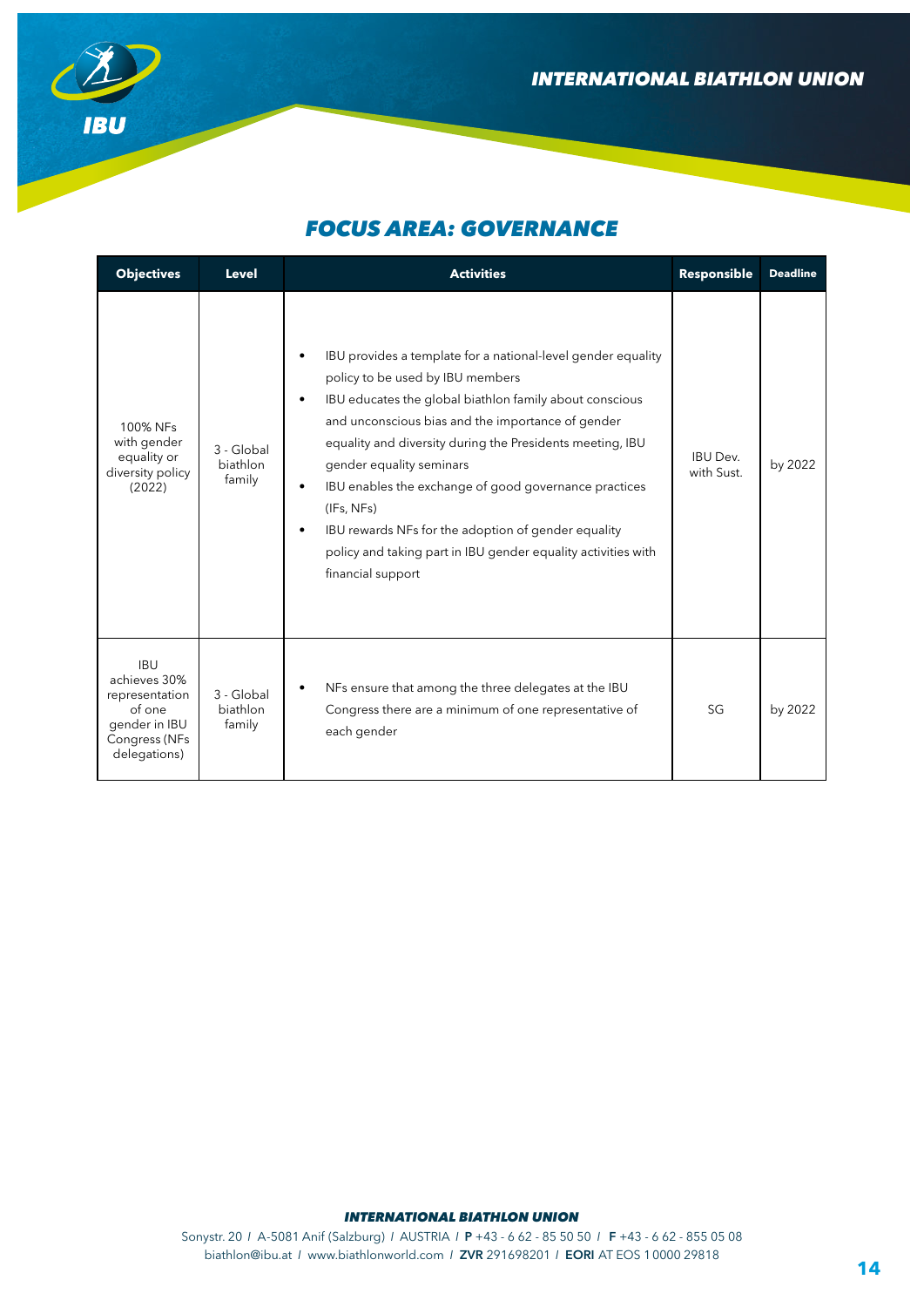

## *FOCUS AREA: SPORT*

| <b>Objectives</b>                                                                                                                                        | <b>Level</b>                  | <b>Activities</b>                                                                                                                                                                                                                                                                                                                                                                                                                                                                                                                                                                                                                                                                                                                                                                                                                 | Responsible                              | <b>Deadline</b> |
|----------------------------------------------------------------------------------------------------------------------------------------------------------|-------------------------------|-----------------------------------------------------------------------------------------------------------------------------------------------------------------------------------------------------------------------------------------------------------------------------------------------------------------------------------------------------------------------------------------------------------------------------------------------------------------------------------------------------------------------------------------------------------------------------------------------------------------------------------------------------------------------------------------------------------------------------------------------------------------------------------------------------------------------------------|------------------------------------------|-----------------|
| Increase the<br>number of<br>women as<br>volunteers<br>and employed<br>Coaches to<br>30%                                                                 | 1 - IBU as an<br>organisation | IBU Academy designs educational programs following<br>gender-sensitive approaches and specificity of women's<br>sport<br>IBU promotes the dual-career system through education<br>credits for NFs who educate their women athletes and<br>coaches through IBU Academy<br>IBU Academy creates women only' coach courses as a<br>$\bullet$<br>mechanism for engaging, empowering and increasing<br>the technical skills of female coaches<br>IBU engages successful female elite coaches as role<br>$\bullet$<br>models in coach recruitment and educational material<br>IBU implements code of conduct and/or ethical guidelines<br>to ensure that the coaching environment is free from<br>discrimination or harassment (together with BIU)                                                                                       | <b>IBU Dev.</b><br><b>BIU</b>            | by 2026         |
| A minimum of<br>25% of all NEW<br>IRs and TDs<br>shall be female<br>until 2026.<br><b>IBU</b> supports<br>diversity<br>and gender<br>equality in<br>OCs. | 2- IBU<br>events              | IBU encourages NFs to focus on female referees'<br>development; this approach shall start at the lowest level<br>and shall reach up to national & international referee<br>licenses. The international referee license is the eligibility<br>basis to join the IBU Technical Delegates Group<br>IBU promotes awareness among OCs about gender-<br>$\bullet$<br>sensitive approaches during the OC meeting<br>IBU supports women to take part in IR and TD seminars and<br>requests from NFs to appoint both men and women in their<br>applications<br>IBU implements a financial contribution system for such<br>NFs that are fulfilling/implementing GE goal percentages<br>successfully; the same shall be implemented for OCs<br>putting a reasonable number of female referees and key<br>staff into service at their events. | <b>IBU Dev.</b><br>with S&E<br><b>TC</b> | by 2026         |

#### *INTERNATIONAL BIATHLON UNION INTERNATIONAL BIATHLON UNION*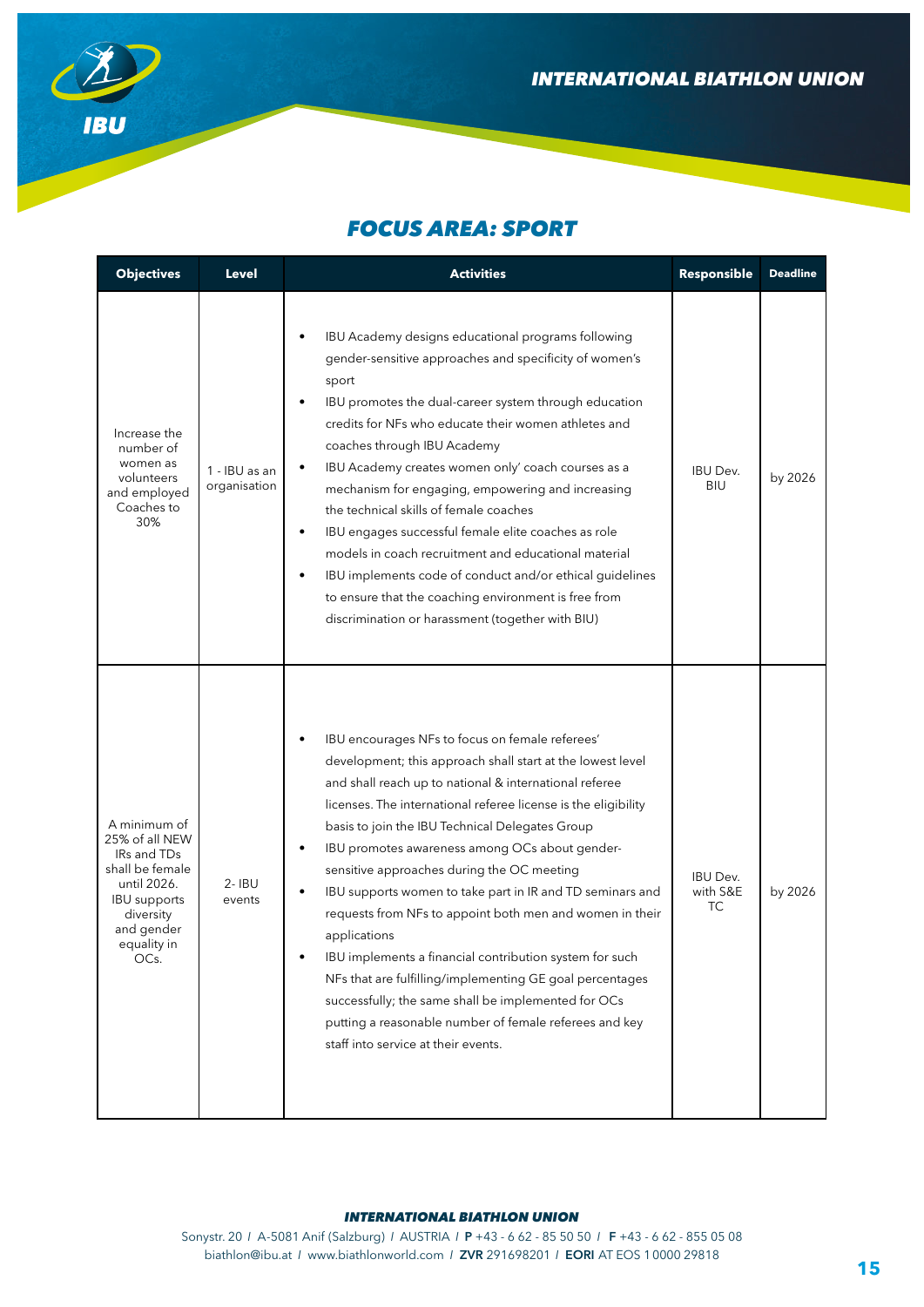

## *FOCUS AREA: SPORT*

| <b>Objectives</b>                                                                                                                                 | <b>Level</b>                                         | <b>Activities</b>                                                                                                                                                                                                                                                                                                                                                                                                                                                                         | Responsible                              | <b>Deadline</b> |
|---------------------------------------------------------------------------------------------------------------------------------------------------|------------------------------------------------------|-------------------------------------------------------------------------------------------------------------------------------------------------------------------------------------------------------------------------------------------------------------------------------------------------------------------------------------------------------------------------------------------------------------------------------------------------------------------------------------------|------------------------------------------|-----------------|
| Keep the<br>existing<br>balance in<br>international<br>competition<br>participation,<br>formats and<br>technical rules,<br>and equal<br>payments. | 1 - IBU as an<br>organisation<br>$2 - IBU$<br>events | IBU continues ensuring participation, formats and<br>sport technical rules and equal pay on all level of IBU<br>competitions<br>IBU promotes development projects based on gender<br>equality to support equal representation and youth and<br>junior level                                                                                                                                                                                                                               | <b>IBU Dev.</b><br>with S&E<br><b>TC</b> | by 2021         |
| Safe biathlon<br>free from<br>harassment<br>and abuse                                                                                             | 3- Global<br><b>Biathlon</b><br>Family               | BIU develops safeguarding policy and implements<br>procedures when sexual harassment and abuse occur,<br>including complaint procedures<br>IBU promotes integrity and social responsibility among<br>$\bullet$<br>athletes<br>IBU defines and launches a global campaign to promote<br>$\bullet$<br>safe youth participation in entry-level competitions                                                                                                                                  | <b>BIU</b><br>with IBU<br>Dev.           | by 2022         |
| Zero<br>tolerance for<br>discrimination                                                                                                           | 3- Global<br>Biathlon<br>Family                      | IBU develops promotional activities on "say no to<br>$\bullet$<br>discrimination" for activation at IBU Events<br>BIU sets guidelines for events to ensure zero discrimination<br>and promote diversity & accessibility (both staff and<br>spectators)<br>IBU develops evidence-based programmes for coaches,<br>$\bullet$<br>which should be made mandatory in all coach education to<br>act and intervene in the right way preventing gender-based<br>violence between peers or others. | BIU with<br><b>IBU Dev.</b><br>and Comm. | by 2022         |

#### *INTERNATIONAL BIATHLON UNION INTERNATIONAL BIATHLON UNION*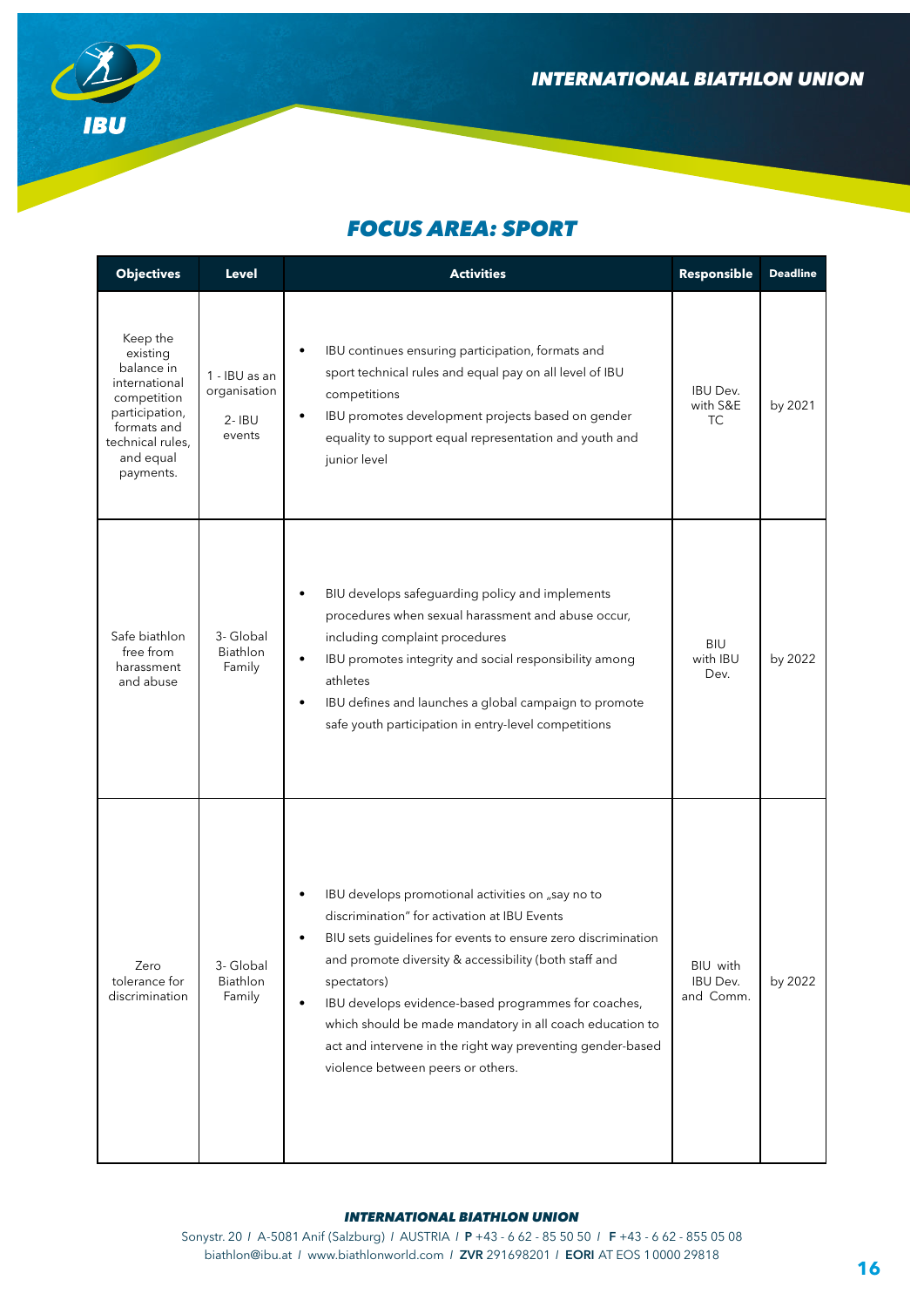

# *FOCUS AREA: PORTRAYAL*

| <b>Objectives</b>                                                                                       | <b>Level</b>                     | <b>Activities</b>                                                                                                                                                                                                                                                                                                                                                                                                                                                                                                                                                                                                                                                                                                                                                                                | Responsible                                                                        | <b>Deadline</b> |
|---------------------------------------------------------------------------------------------------------|----------------------------------|--------------------------------------------------------------------------------------------------------------------------------------------------------------------------------------------------------------------------------------------------------------------------------------------------------------------------------------------------------------------------------------------------------------------------------------------------------------------------------------------------------------------------------------------------------------------------------------------------------------------------------------------------------------------------------------------------------------------------------------------------------------------------------------------------|------------------------------------------------------------------------------------|-----------------|
| Balanced<br>media portrayal<br>of both<br>genders at the<br><b>IBU</b> level                            | 1-IBU as an<br>organisation      | IBU creates a programme to enhance awareness of<br>$\bullet$<br>stereotypical gender roles and their portrayal (workshops<br>for media before each season)<br>In cooperation with Athletes Committee, IBU sets up an<br>athlete ambassador program and campaign to promote<br>gender equality and diversity<br>IBU launches program & create a promotional campaign<br>$\bullet$<br>with GE ambassadors and educates athletes about their<br>self-portrait in the media.<br>IBU defines metrics to measure the quantity of material<br>$\bullet$<br>published on women's biathlon as well as the quality of<br>communication and coverage<br>IBU educates journalists about the unconscious<br>or conscious bias<br>IBU defines and evaluates the GE status<br>of accredited media at IBU events | <b>IBU Dev.</b><br>with Comm.<br><b>IBU Comm.</b><br><b>IBU Dev.</b><br>with Comm. | by 2022         |
| Balanced<br>media portrayal<br>of both<br>genders at the<br><b>IBU</b> members<br>and partners<br>level | 3 - Global<br>biathlon<br>family | IBU members and partners utilise the portrayal<br>communication toolkit and adopt IOC and/or IBU portrayal<br>guidelines<br>IBU shares gender equality communication best practices<br>$\bullet$<br>and knowledge among NFs<br>IBU Academy designs educational programms for athletes<br>$\bullet$<br>and coaches on how to communicate with the media and<br>how to control the rights of the ethical and appropriate use<br>of their names and images.                                                                                                                                                                                                                                                                                                                                         | <b>IBU Dev.</b><br>with Comm.                                                      | by 2022         |